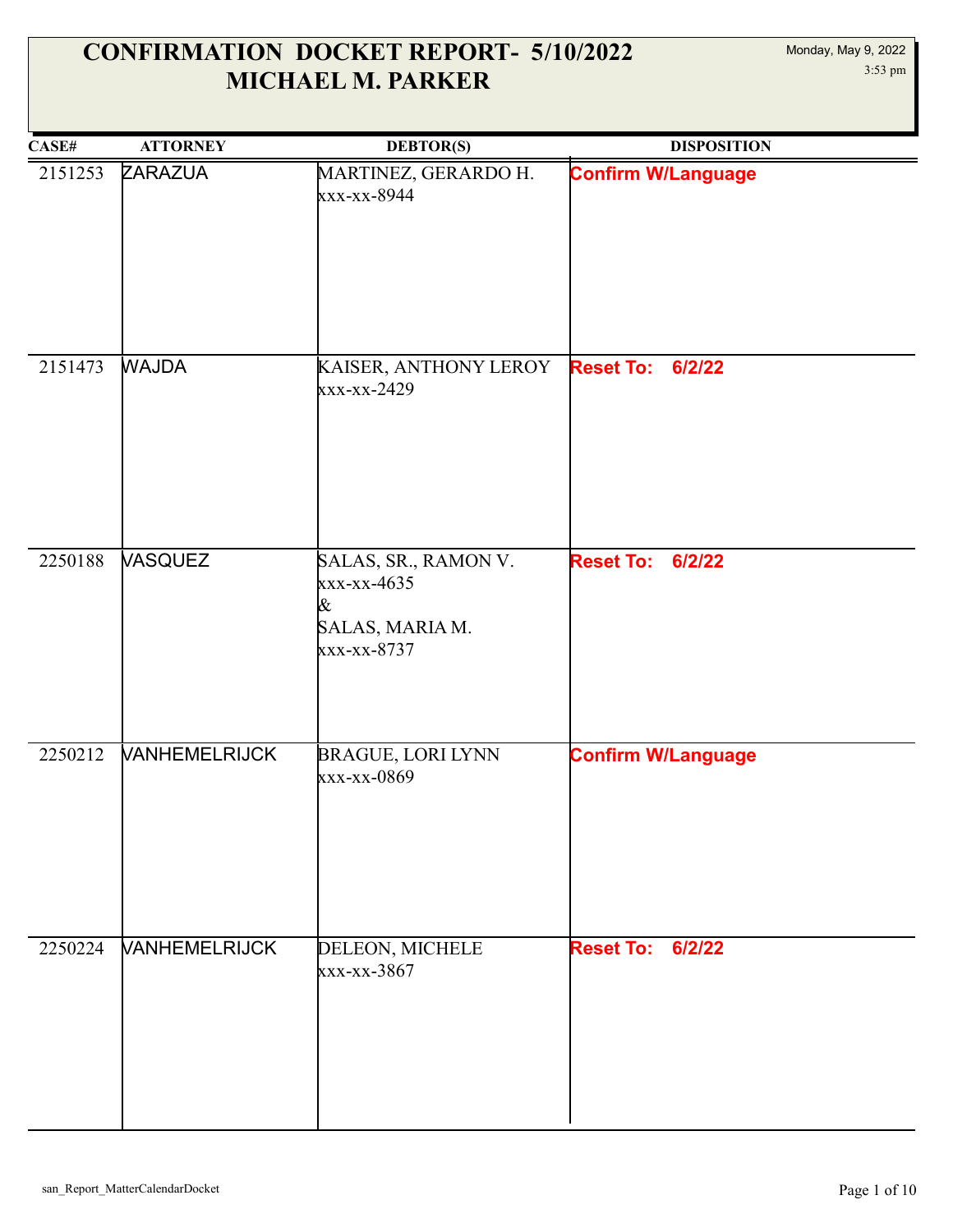| CASE#   | <b>ATTORNEY</b>             | <b>DEBTOR(S)</b>                                                                | <b>DISPOSITION</b>         |
|---------|-----------------------------|---------------------------------------------------------------------------------|----------------------------|
| 2250082 | <b>VANHEMELRIJCK</b>        | ESPARZA, KAITLYN ELISE<br><b>WALKER</b><br>xxx-xx-8388                          | <b>Reset To:</b><br>6/2/22 |
| 2250176 | <b><i>NANHEMELRIJCK</i></b> | FORESIDE, MALEESA ROSE<br>xxx-xx-0568                                           | 6/2/22<br><b>Reset To:</b> |
| 2250010 | <b>VANHEMELRIJCK</b>        | HILL, LYNDON GEORGE<br>xxx-xx-6877<br>&<br>HILL, CONNIE CASHEL<br>$xxx-xx-6514$ | <b>Reset To:</b><br>6/2/22 |
| 2151112 | <b><i>VANHEMELRIJCK</i></b> | KAISER, JR., ROY CARL<br>xxx-xx-9919<br>&<br>KAISER, CATHY ANN<br>xxx-xx-7801   |                            |
| 2250161 | <b>VANHEMELRIJCK</b>        | LEE, PEGGY SUE<br>xxx-xx-1214                                                   | <b>Confirm W/Language</b>  |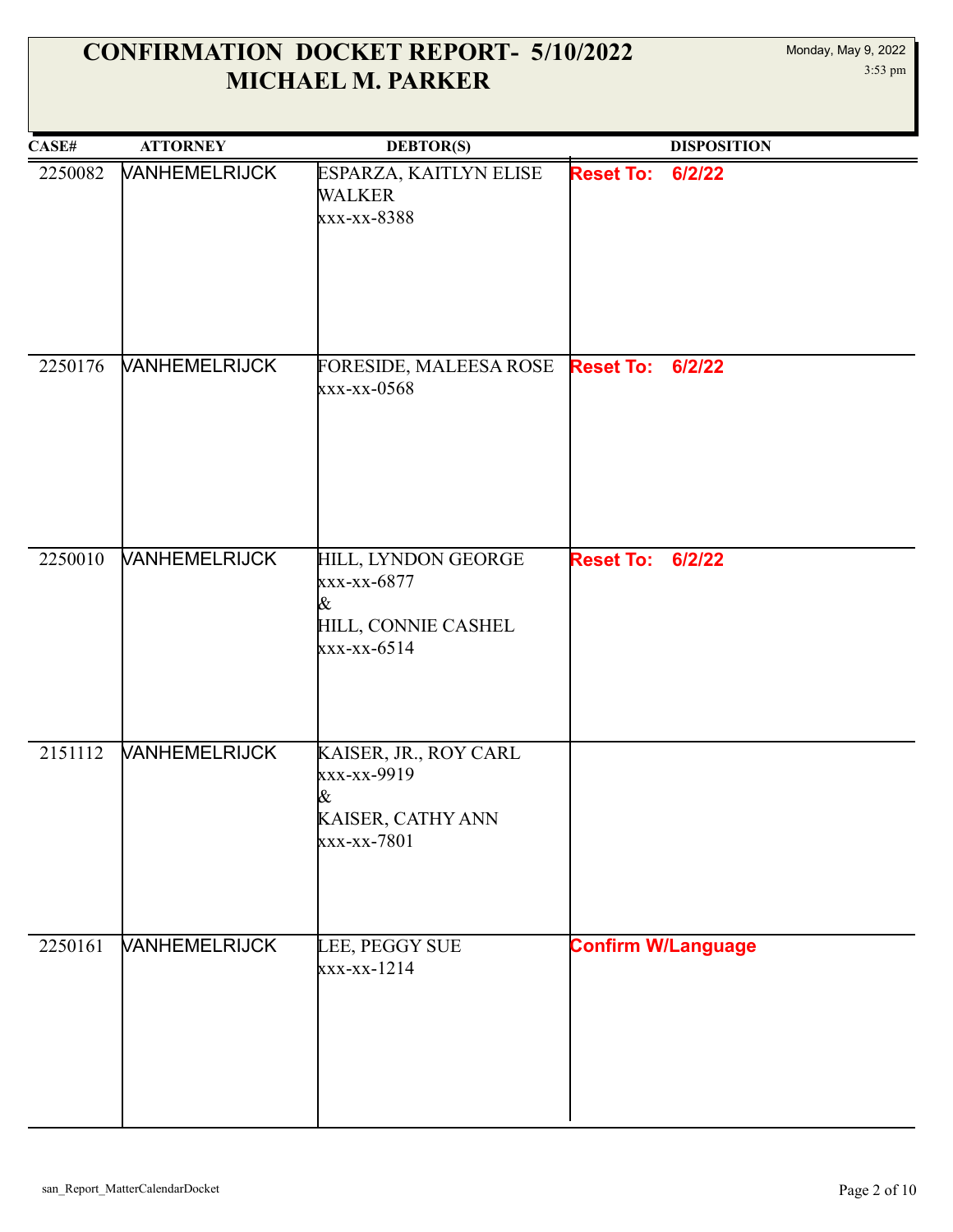| CASE#   | <b>ATTORNEY</b>             | <b>DEBTOR(S)</b>                                   | <b>DISPOSITION</b>          |
|---------|-----------------------------|----------------------------------------------------|-----------------------------|
| 2250121 | <b>VANHEMELRIJCK</b>        | MARTINEZ, JUANITA<br><b>CECILIA</b><br>xxx-xx-4878 | <b>Confirm W/Language</b>   |
| 2250088 | <b>VANHEMELRIJCK</b>        | PENA, NORMA JEAN<br>xxx-xx-5177                    | <b>Reset To: 6/30/22</b>    |
| 2151317 | <b>VANHEMELRIJCK</b>        | RAMON, III, ISAAC G.<br>xxx-xx-5878                | <b>Reset To: 6/2/22</b>     |
| 2250186 | <b>VANHEMELRIJCK</b>        | SANCHEZ, JOE MOSES<br>xxx-xx-4204                  | 3/24/22<br><b>Dismissed</b> |
| 2250191 | <b><i>VANHEMELRIJCK</i></b> | SANTILLAN, EDNA<br><b>ALEJANDRA</b><br>xxx-xx-5081 | <b>Reset To: 6/2/22</b>     |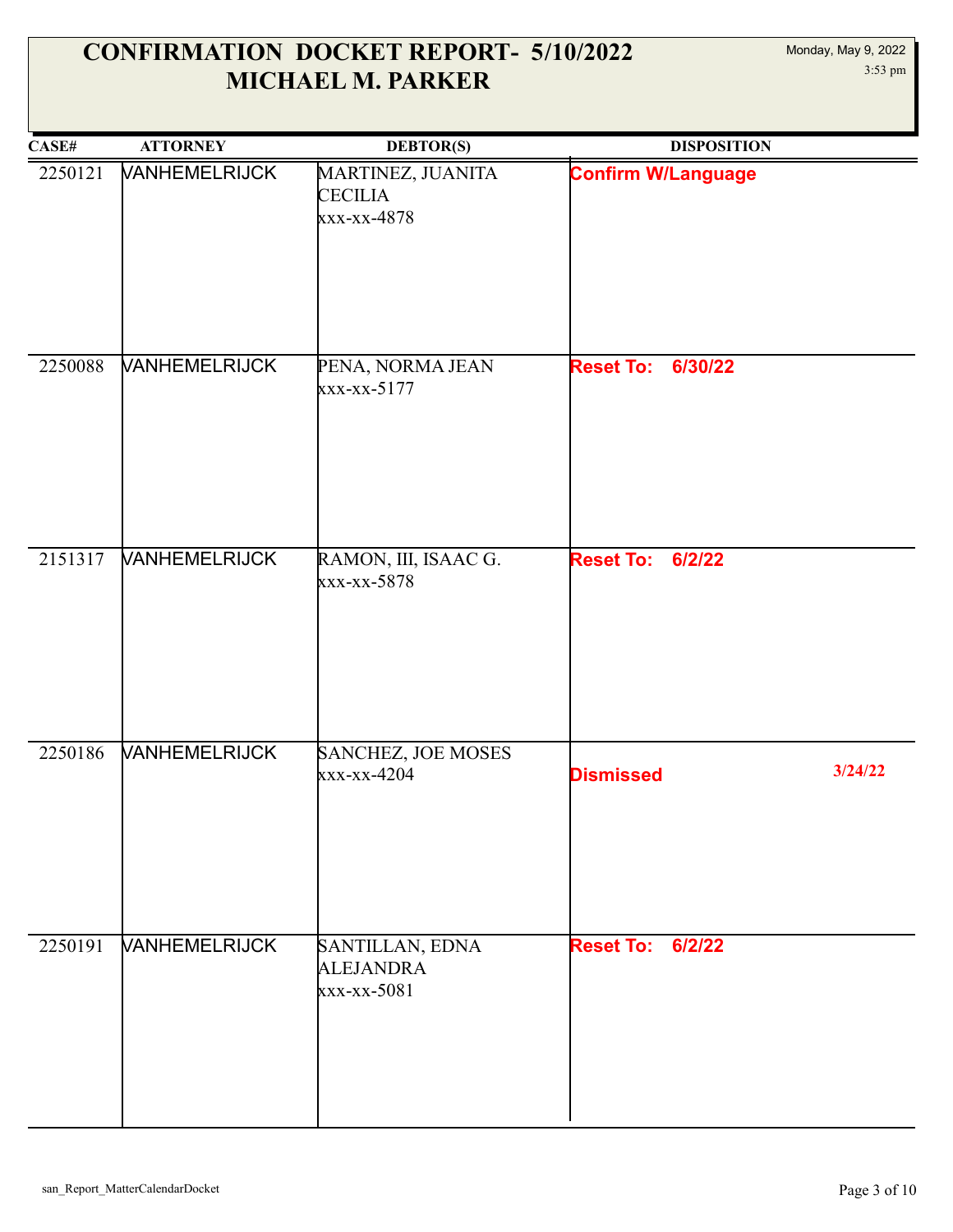| CASE#   | <b>ATTORNEY</b>      | <b>DEBTOR(S)</b>                                                                               |                         | <b>DISPOSITION</b> |
|---------|----------------------|------------------------------------------------------------------------------------------------|-------------------------|--------------------|
| 2250054 | <b>VANHEMELRIJCK</b> | VILLARREAL, JUAN<br><b>RICONDO</b><br>xxx-xx-2280<br>&<br>VILLARREAL, ROSITA M.<br>xxx-xx-3075 | <b>Reset To:</b>        | 6/2/22             |
| 2250153 | <b>TAYLOR</b>        | COLEMAN, VANESSA<br>xxx-xx-4757                                                                | <b>Reset To:</b>        | 6/2/22             |
| 2250089 | TAYLOR               | RUSSELL, ABEL JEROME<br>xxx-xx-3484                                                            | <b>Reset To: 6/2/22</b> |                    |
| 2250062 | <b>SORIA</b>         | PATTERSON, LAWONDA M.<br>xxx-xx-4129                                                           | <b>Reset To:</b>        | 6/30/22            |
| 2250180 | <b>SHULTER</b>       | GARCIA, JR., GEORGE<br>xxx-xx-4823<br>&<br>GARCIA, CAROLINA<br><b>HERNANDEZ</b><br>xxx-xx-8675 | <b>Reset To: 6/2/22</b> |                    |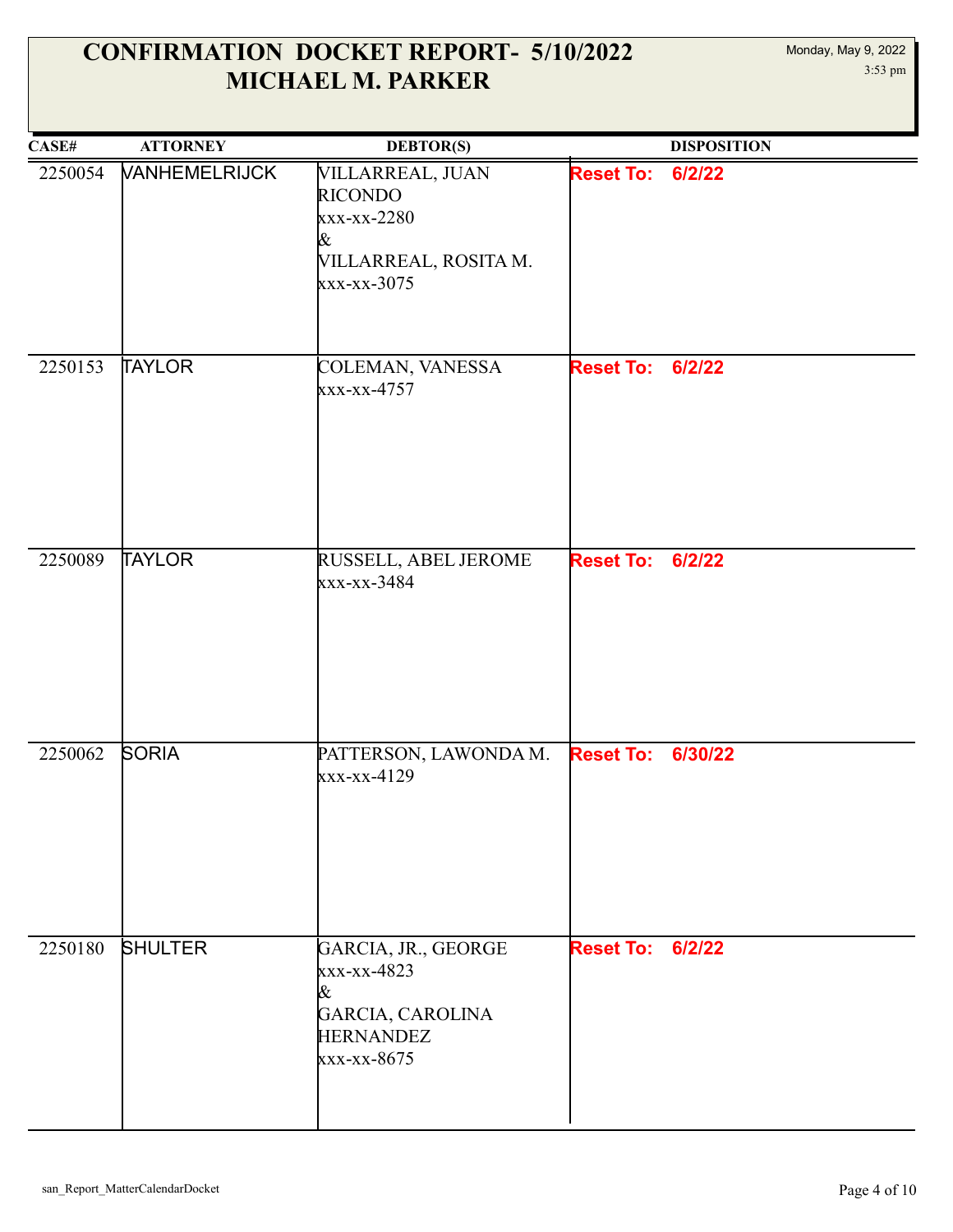| CASE#   | <b>ATTORNEY</b> | <b>DEBTOR(S)</b>                                        | <b>DISPOSITION</b>         |
|---------|-----------------|---------------------------------------------------------|----------------------------|
| 2151472 | <b>SHULTER</b>  | GARCIA, RAUL CASARES<br>xxx-xx-5623                     | <b>Reset To:</b><br>6/2/22 |
| 2151362 | SHULTER         | <b>OLIVAS, ROBERT COWANS</b><br>$xxx-xx-0143$           | <b>Confirm W/Language</b>  |
| 2250195 | <b>OJEDA</b>    | MARTINEZ, DARLENE SILVA Reset To: 6/2/22<br>xxx-xx-8347 |                            |
| 2250193 | <b>OJEDA</b>    | ZARAGOZA, ELIZABETH<br><b>MACIAS</b><br>xxx-xx-7764     | <b>Confirm</b>             |
| 2250002 | <b>MCLEOD</b>   | MEYER, EMILY<br>xxx-xx-6601                             | 5/5/22<br><b>Dismissed</b> |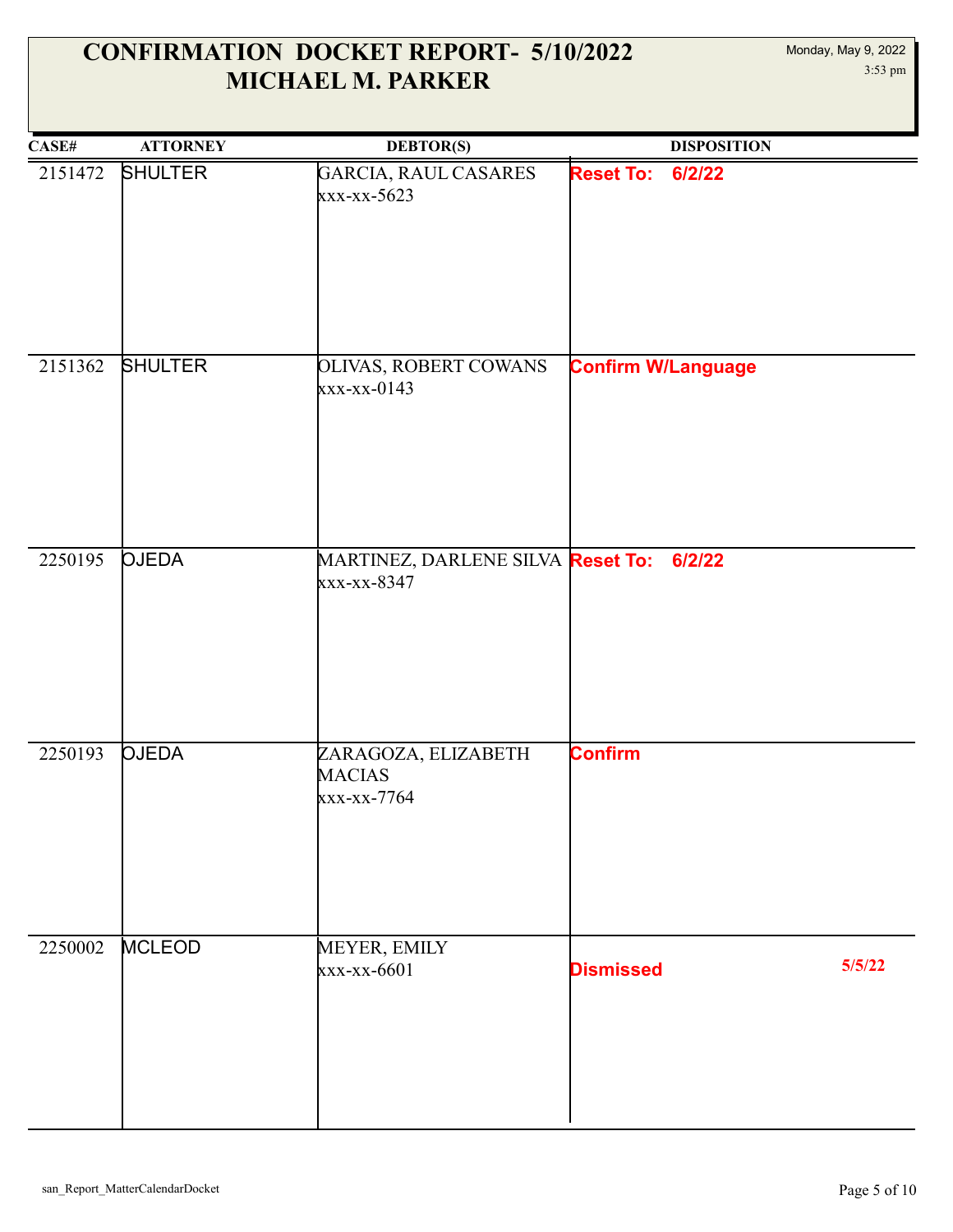| CASE#   | <b>ATTORNEY</b>   | <b>DEBTOR(S)</b>                                                                                        | <b>DISPOSITION</b>         |
|---------|-------------------|---------------------------------------------------------------------------------------------------------|----------------------------|
| 2250060 | <b>MCLEOD</b>     | WILSON, DALE ROBERT<br>xxx-xx-3090                                                                      | <b>Reset To:</b><br>6/2/22 |
| 2151262 | <b>EVINSON</b>    | LANZEN, VIRGINIA LIRA<br>xxx-xx-1519                                                                    | <b>Reset To:</b><br>6/2/22 |
| 2151107 | <b>GUEQUIERRE</b> | <b>ACEVEDO QUINONES,</b><br><b>DAVID IVAN</b><br>xxx-xx-9050<br>&<br>RIVERA MERCADO,<br>TATIANA BEATRIZ | <b>Confirm W/Language</b>  |
| 2250205 | <b>GONZALES</b>   | <b>AGUILAR, JASON</b><br><b>ALEXANDER</b><br>xxx-xx-3367                                                | 6/2/22<br><b>Reset To:</b> |
| 2250014 | <b>GONZALES</b>   | <b>ANTU, LORENA V</b><br>xxx-xx-1014                                                                    | <b>Reset To: 6/2/22</b>    |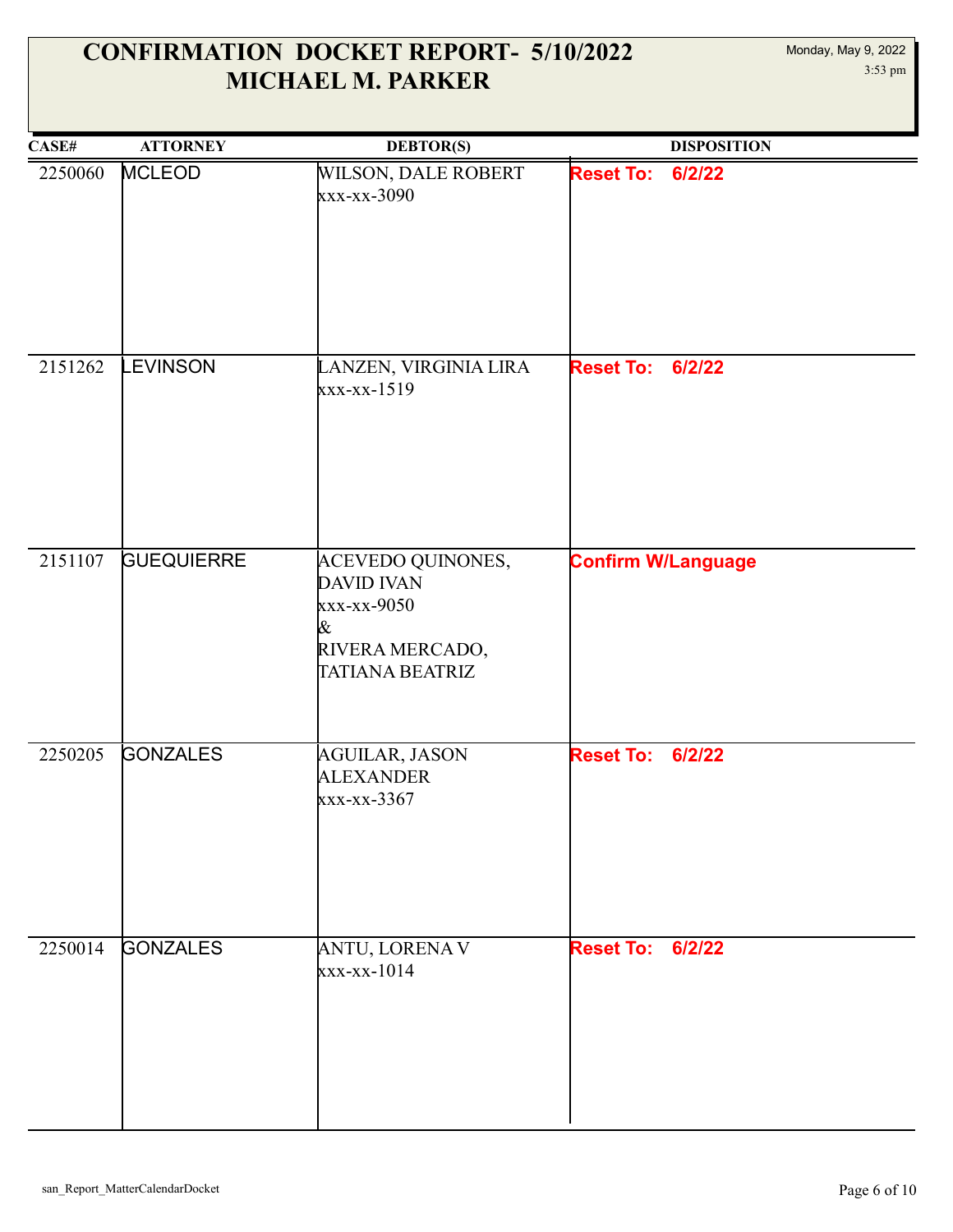| CASE#   | <b>ATTORNEY</b>      | <b>DEBTOR(S)</b>                                                                                     | <b>DISPOSITION</b>         |
|---------|----------------------|------------------------------------------------------------------------------------------------------|----------------------------|
| 2151355 | <b>GONZALES</b>      | ECHEVERRIA, MARIA CELIA Confirm W/Language<br>xxx-xx-7851                                            |                            |
| 2250202 | <b>GONZALES</b>      | OLIVAREZ, JR., SANTIAGO<br>xxx-xx-9597                                                               | <b>Reset To:</b><br>6/2/22 |
| 2250059 | <b>GONZALES</b>      | SANTOS, LAWRENCE<br>$xxx-xx-2114$                                                                    |                            |
| 2250039 | <b>GALLINI</b>       | PACHECO, ELIZABETH<br><b>DIANNE</b><br>xxx-xx-9107<br>&<br>PACHECO, GABRIEL<br>xxx-xx-5348           | <b>Confirm W/Language</b>  |
| 2250216 | <b>FARMER LAW PC</b> | CADENA, JOSEPH ANTHONY Reset To: 6/2/22<br>xxx-xx-6671<br>&<br>CADENA, KIMBERLY PADIA<br>xxx-xx-2330 |                            |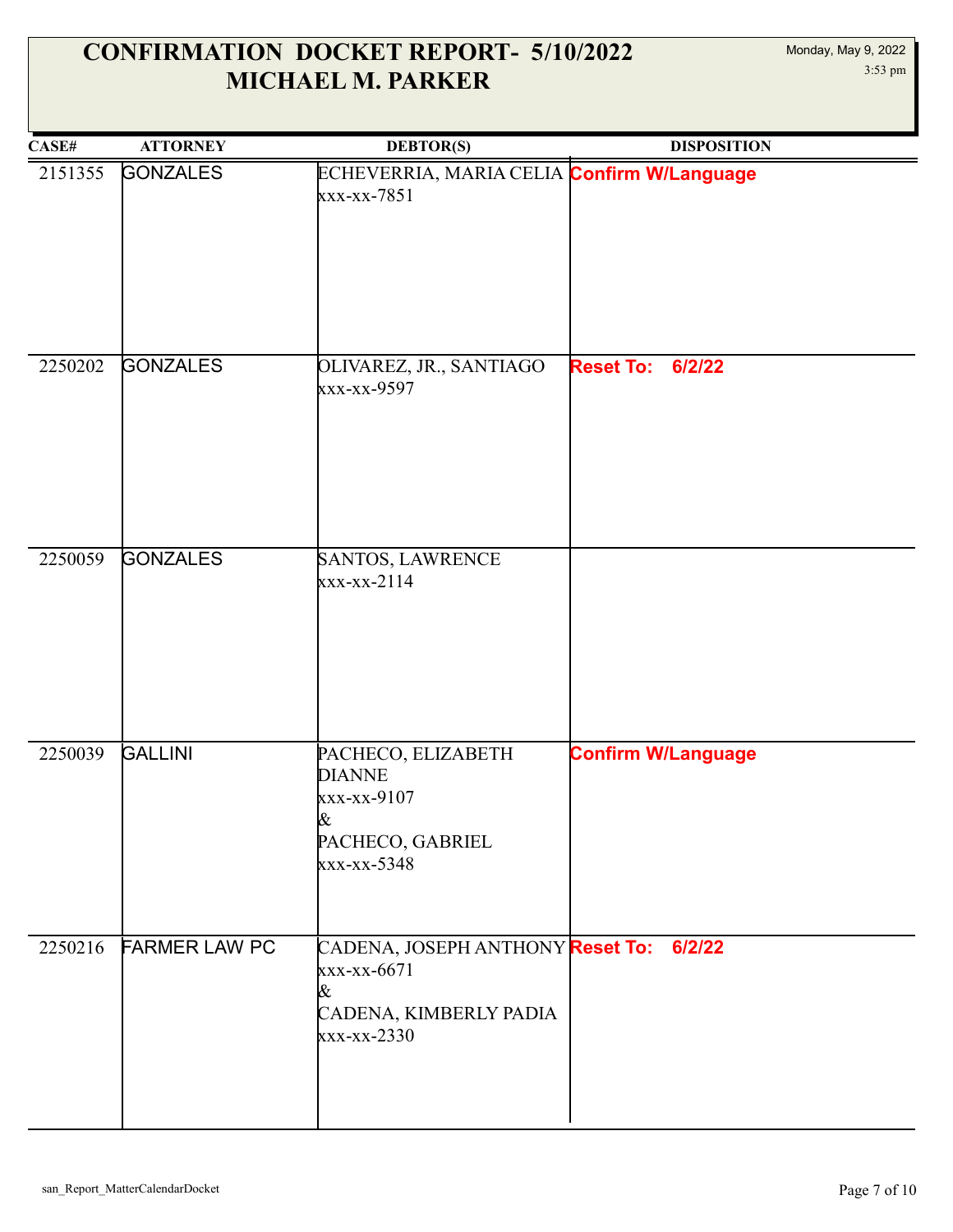| CASE#   | <b>ATTORNEY</b>                       | <b>DEBTOR(S)</b>                                                                    |                         | <b>DISPOSITION</b> |
|---------|---------------------------------------|-------------------------------------------------------------------------------------|-------------------------|--------------------|
| 2250179 | <b>CENNAMO &amp;</b><br><b>WERNER</b> | PIANTA, PAMELA ELLEY<br>xxx-xx-8340                                                 | <b>Reset To:</b>        | 6/2/22             |
| 2250085 | <b>BUTTLES</b>                        | LAWSON, MARK ANTHONY<br>xxx-xx-3944<br>&<br>LAWSON, NICKI PAULETTE<br>$xxx-xx-6016$ |                         |                    |
| 2151479 | <b>ALLMAND</b>                        | ALVARADO, JR, SAMUEL<br>xxx-xx-5125                                                 | <b>Reset To:</b>        | 6/2/22             |
| 2250206 | <b>ALLMAND</b>                        | CASAREZ, JR, ALVINO<br>xxx-xx-9734                                                  | <b>Reset To:</b>        | 6/2/22             |
| 2250103 | <b>ALLMAND</b>                        | COLLIER, JASON TRAVIS<br>xxx-xx-0363<br>&<br>COLLIER, JAMIE RAE<br>xxx-xx-9637      | <b>Reset To: 6/2/22</b> |                    |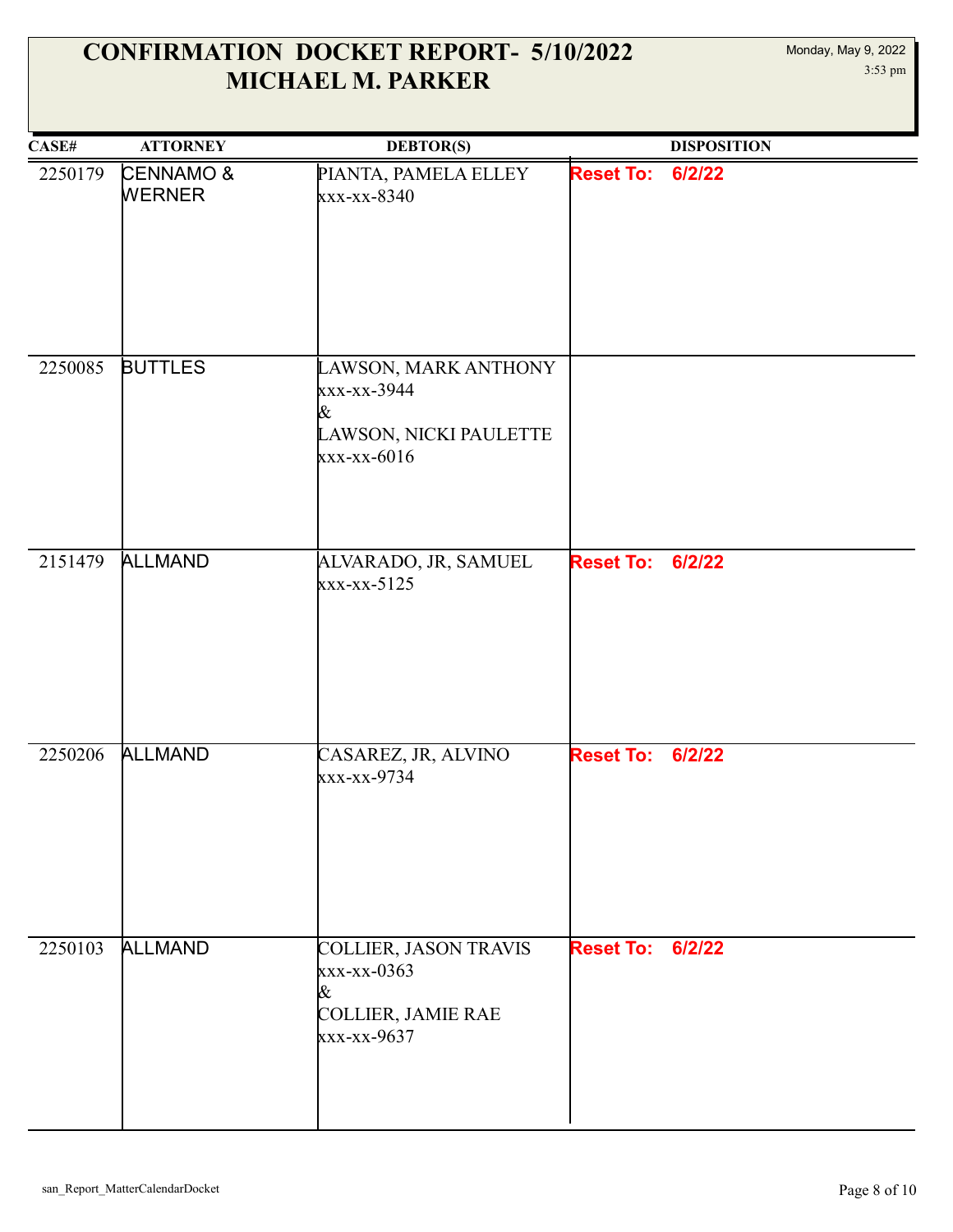| CASE#   | <b>ATTORNEY</b> | <b>DEBTOR(S)</b>                                                                                | <b>DISPOSITION</b>         |
|---------|-----------------|-------------------------------------------------------------------------------------------------|----------------------------|
| 2250152 | <b>ALLMAND</b>  | GARZA, DANIEL ANDREW<br>xxx-xx-7967<br>&<br>GARZA, COLLEEN NICOLE<br>xxx-xx-7095                | <b>Deny &amp; Dismiss</b>  |
| 2250016 | <b>ALLMAND</b>  | MEDINA, JR., MANUEL<br>xxx-xx-6969<br>&<br>MEDINA, DEBRA GARCIA<br>xxx-xx-5389                  | <b>Deny &amp; Dismiss</b>  |
| 2250077 | <b>ALLMAND</b>  | NGO, ZACHARY ANTHONY<br>xxx-xx-5006                                                             | <b>Reset To:</b><br>6/2/22 |
| 2250065 | <b>ALLMAND</b>  | NOLL, SCOTT ORAN<br>xxx-xx-4317<br>&<br>NOLL, MIRIAM<br>$xxx-xx-1007$                           | <b>Reset To:</b><br>6/2/22 |
| 2250141 | <b>ALLMAND</b>  | PERRYMAN SR., JIMMY<br><b>DALE</b><br>xxx-xx-4438<br>&<br>PERRYMAN, TERRY LOUISE<br>xxx-xx-5151 | 6/2/22<br><b>Reset To:</b> |